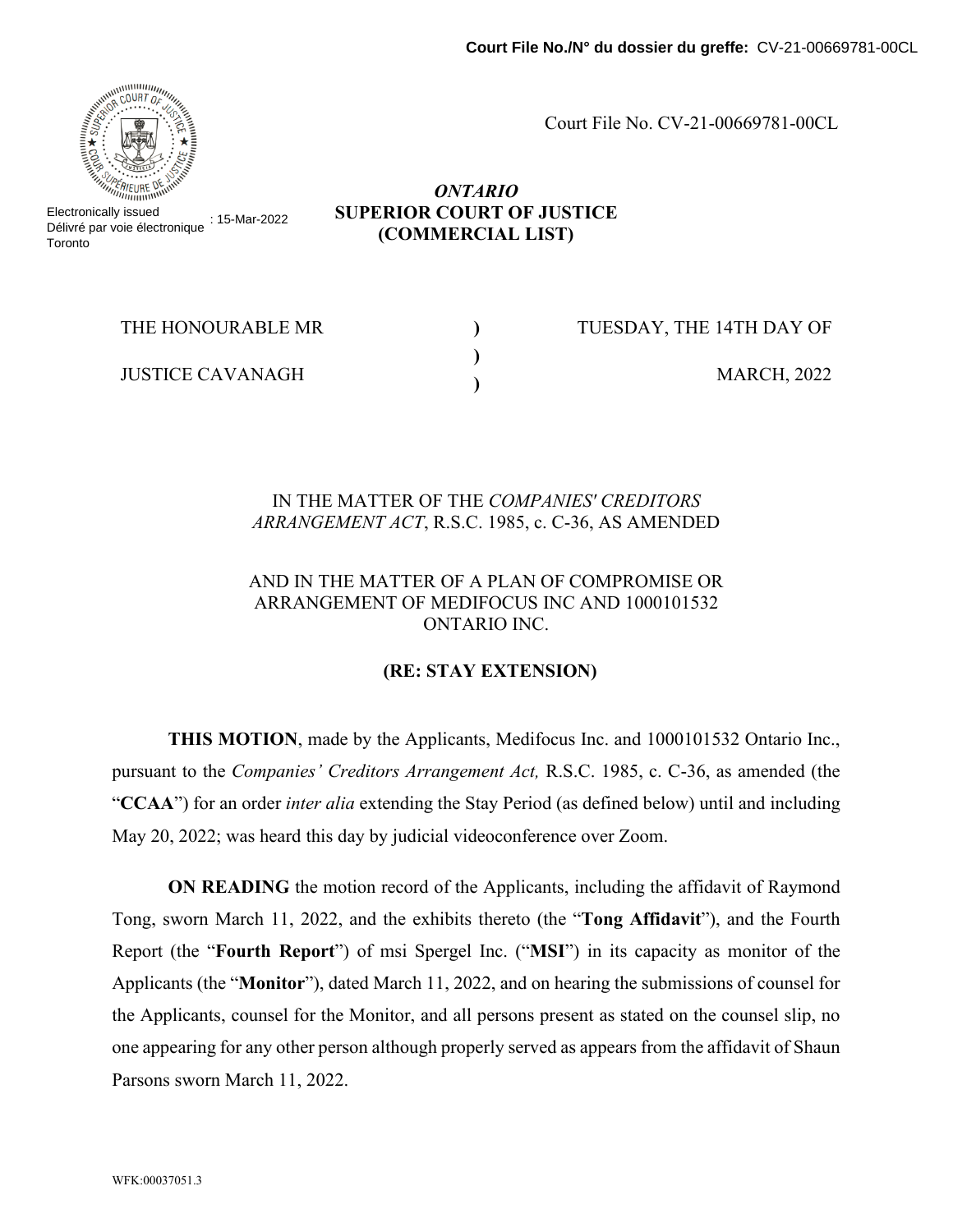1. **THIS COURT ORDERS** that the time for service of the notice of motion and the motion record is hereby abridged and validated so that this motion is properly returnable today and hereby dispenses with further service thereof.

### **EXTENSION OF THE STAY PERIOD**

2. **THIS COURT ORDERS** that the stay period (the "**Stay Period**") referred to in the Initial Order granted by the Honourable Justice Cavanagh, dated October 7, 2021, is extended until and including May 20, 2022.

### **GENERAL**

3. **THIS COURT ORDERS** that the Revised Fee Accruals (as defined in the Fourth Report) of the Monitor and its counsel incurred in connection with the completion by the Monitor of its remaining duties and the administration of these CCAA proceedings, is hereby approved without further Order of the Court.

4. **THIS COURT ORDERS** that, notwithstanding Rule 59.05, this Order is effective from 12:01 a.m. Eastern Standard/Daylight Time on the date that it is made and is enforceable without any need for entry and filing. In accordance with Rules 77.07(6) and 1.04, no formal order need be entered and filed unless an appeal or a motion for leave to appeal is brought to an appellate court. Any party may nonetheless submit a formal order for original signing, entry and filing when the Court returns to regular operations.

5. **THIS COURT ORDERS** that this Order shall have full force and effect in all provinces and territories in Canada.

6. **THIS COURT HEREBY REQUESTS** the aid and recognition of any court, tribunal, regulatory or administrative body having jurisdiction in Canada, the United States or in any other foreign jurisdiction to give effect to this Order and to assist the Applicants, the Monitor, the Trustee and their respective agents in carrying out the terms of this Order. All courts, tribunals, regulatory and administrative bodies are hereby respectfully requested to make such orders and to provide such assistance to the Applicants and the Monitor, as an officer of this Court, as may be necessary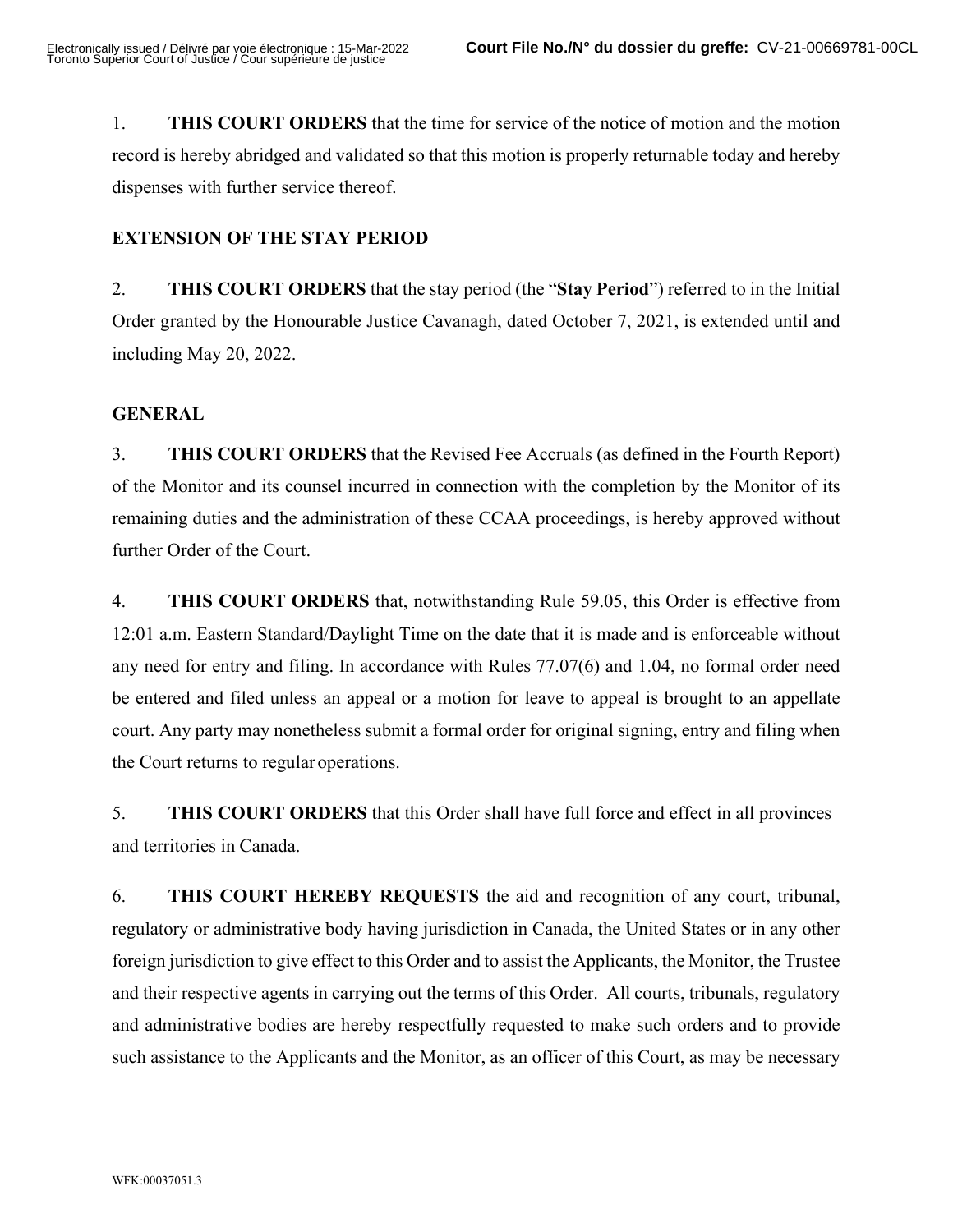or desirable to recognize and give effect to this Order and to assist the Applicants, the Monitor and their respective agents in carrying out the terms of this Order.

anne Digitally signed by Mr. Justice Cavanagh